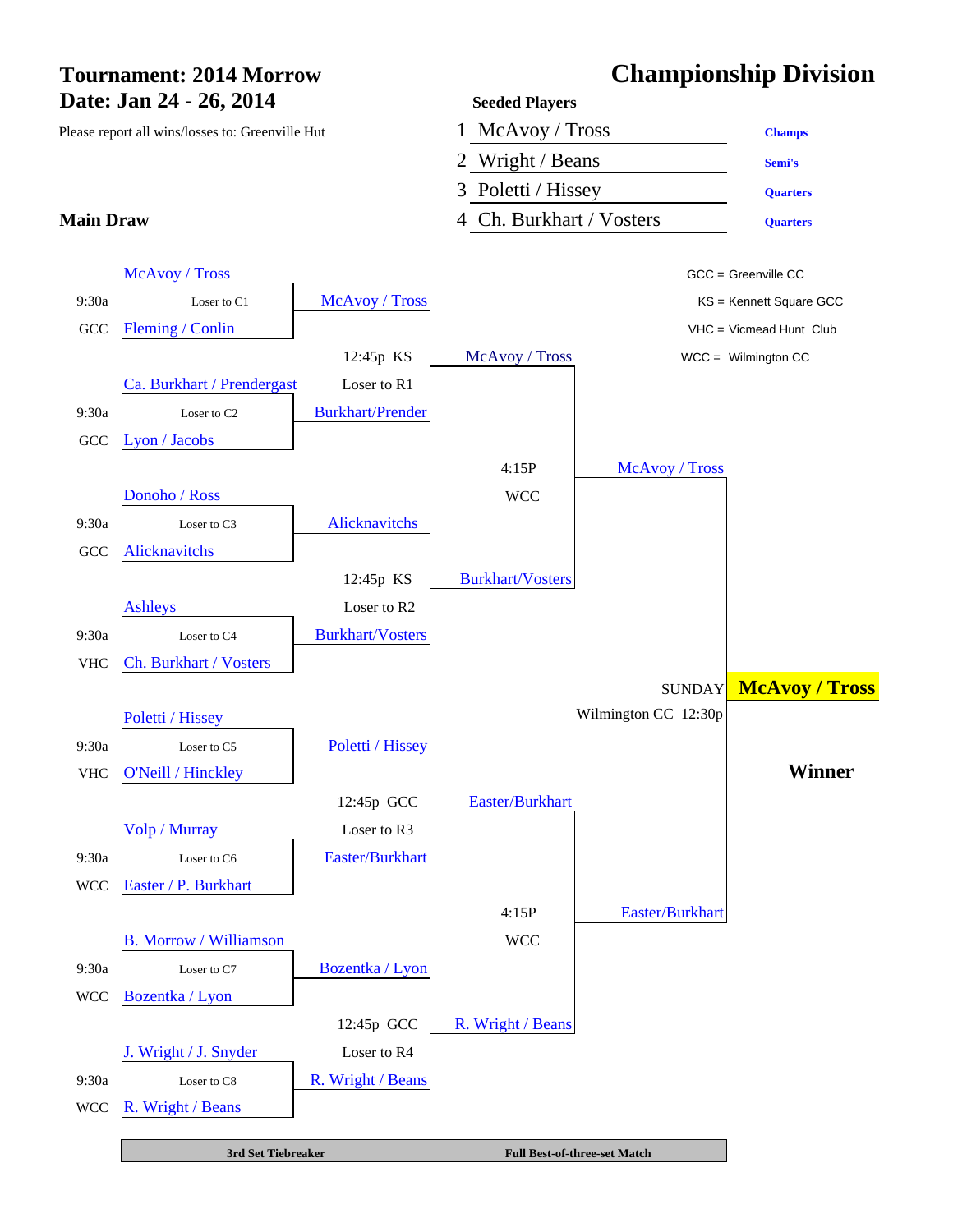# **Date: Jan 24 - 26, 2014** Please report all wins/losses to: Greenville Hut

# **Tournament: 2014 Morrow Championship Division**

SUNDAY 10a **Donoho / Ross** 

GCC = Greenville CC KS = Kennett Square GCC **Consolation** VHC = Vicmead Hunt Club  $WCC =$  Wilmington  $CC$ 

C1 Fleming / Conlin 11:45a Loser to G1 Lyon / Jacobs KS C2 Lyon / Jacobs 2pm Lyon / Jacobs C3 Donoho / Ross GCC 11:45a Loser to G2 Ashleys KS C4 Ashleys **SUNDAY Volp / Murray** C5 O'Neill / Hinckley Wilmington CC 11:45a Loser to G3 Volp / Murray 11:15a Consolation WCC C6 Volp / Murray **Winner Winner** 2pm Volp / Murray C7 Morrow / Williamson GCC 11:45a Loser to G4 Morrow / Williamson GCC C8 J. Wright / J. Snyder **3rd Set Tiebreaker Reprieve** R1 Burkhart/Prendergast 3:15p Burkhart/Prendergast WCC R2 Alicknavitchs SUNDAY 10a **Bozentka / Lyon** R3 Poletti / Hissey Wilmington CC 3:15p Bozentka / Lyon **Reprieve** VHC R4 Bozentka / Lyon **Winner 3rd Set Tiebreaker** Gut Bucket G1 Fleming / Conlin 2pm Donoho / Ross **Full 3-set Match Full Best-of-three-set Match**



G3 O'Neill / Hinckley Wilmington CC

2pm J. Wright / J. Snyder **Gut Bucket**

WCC G2 Donoho / Ross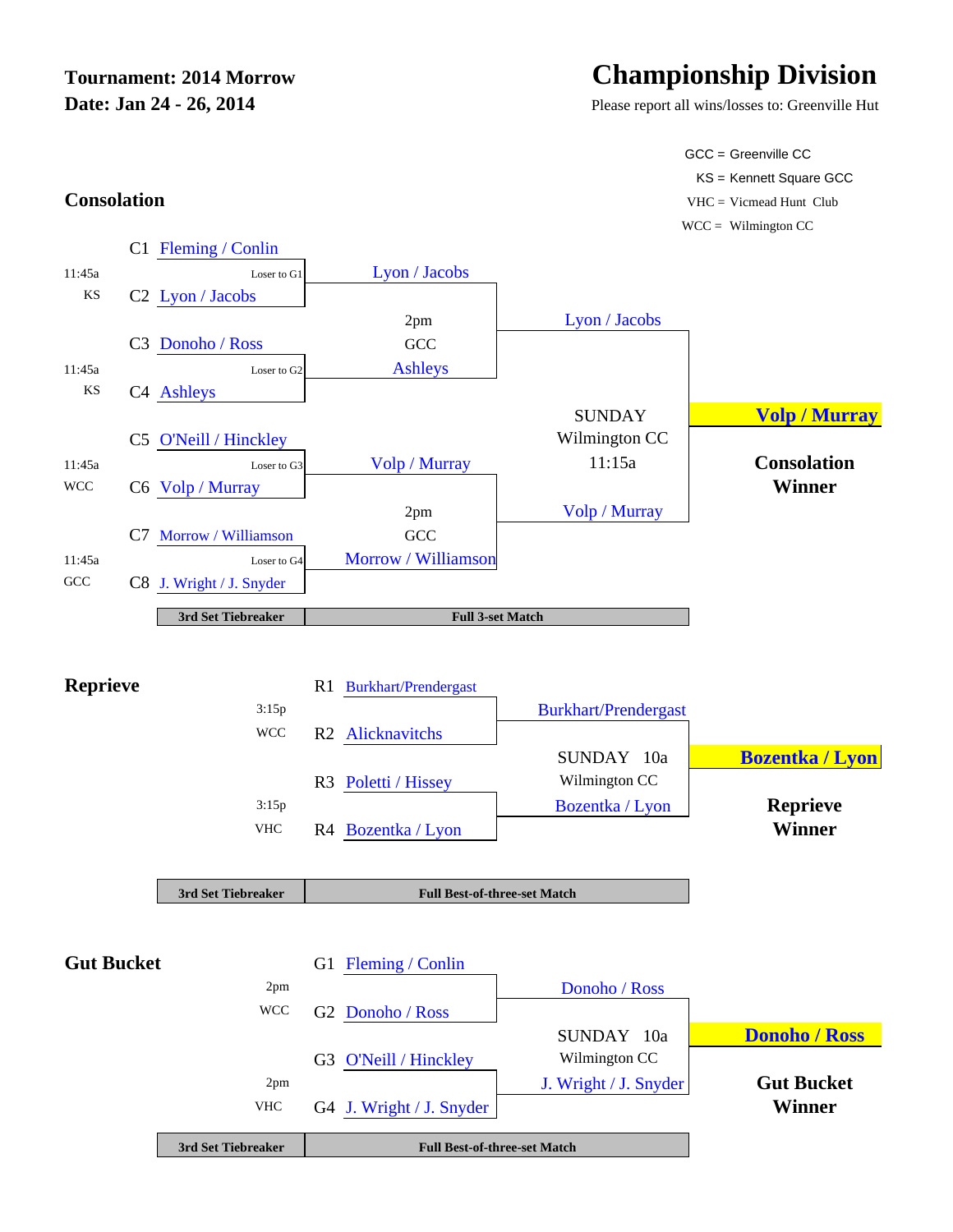**Tournament: 2014 Morrow FLIGHT: A**

### **Date: Jan 24 - 26, 2014** Please report all wins/losses to: Greenville Hut **Main Draw Main Allection Seeded Players** Champs 1 D.R. White / Bruder Semi's 2 Goddus Goddus **Goddus Goddus Goddus Goddus Goddus Goddus Goddus Goddus Goddus Goddus Goddus Goddus Goddus Goddus Goddus Goddus Goddus Goddus Goddus Goddus Goddus Goddus Goddus Goddus** 8:30a Loser to C1 **Goddus Goddus Goddus Semi's** 4 Schwandt / Barnett KS Raseros 9:30a KS | Goddus Kanes Contract Loser to R1 Contract Loser to R1 Contract Lose and Loser to R1 Contract Lose and GCC = Greenville CC 8:30a Loser to C2 Kanes Kanes Kanes Kanes KS = Kennett Square GCC KS Nicolettis **Nicolettis Nicolettis Nicolettis Nicolettis Nicolettis Nicolettis Nicolettis Nicolettis Nicolettis Nicolettis Nicolettis Nicolettis Nicolettis Nicolettis Nicolettis Nicolettis** 2pm Goddus WCC = Wilmington CC Jameson / Johnston **Boyden Court COUPS And Account** WCC Research Court Research Court Boyden = Boyden Court 8:30a Loser to C3 **Zabel / Pettinaro National Solacoff = Solacoff = Solacoff Court Solacoff Example 2** Solacoff Court KS Zabel / Pettinaro 9:30a KS | Zabel / Pettinaro Dougherty / Pinsky Loser to R2 8:30a Loser to C4 Dittmer / Russell KS Dittmer / Russell 4:15pm Piercys Dreisbach / Ward WCC weight and the state of the state was a state was a state was a state was a state was a state was a state was a state was a state was a state was a state was a state was a state was a state was a state **FRI** 6:30p GCC Loser to C5 Dreisbach / Ward White / Friedlander 9:30a Boyden Piercys Harris Loser to R3 **FRI** 6:30p GCC Loser to C6 **Piercys** Piercys 2pm | Piercys Pikes VHC 8:30a Loser to C7 Schwandts GCC Schwandts 10:30a GCC | Twombleys D'Ambro / Atkinson Loser to R4 8:30a Loser to C8 | Twombleys GCC Twombleys SUNDAY **D.R. White / Bruder** Bunch / Long WCC **FRI** 5:30p WCC Loser to C9 **Bunch / Long 11:45a** 11:45a **Winner** Podolsky / Ashley 9:30a VHC | Bunch / Long Williams / Cist Loser to R5 **FRI** 5:30p WCC Loser to C10 Williams / Cist Mackey / White 2pm Schwandt / Barnett Wests **Example 2018** Section 2018 12:30 Section 2018 12:30 Section 2018 12:30 Section 2018 12:30 Section 2018 12:30 **FRI** 6:30p WCC Loser to C11 Christophers **Christophers** 9:30a GCC | Schwandt / Barnett Marvin / Scott Loser to R6 **FRI** 6:30p WCC Loser to C12 Schwandt / Barnett

Schwandt / Barnett

8:30a Loser to C13 Dietz / Laurence

4:15pm D.R. White / Bruder

Dietz / Laurence WCC

**3rd Set Tiebreaker Full Best-of-three-set match** 

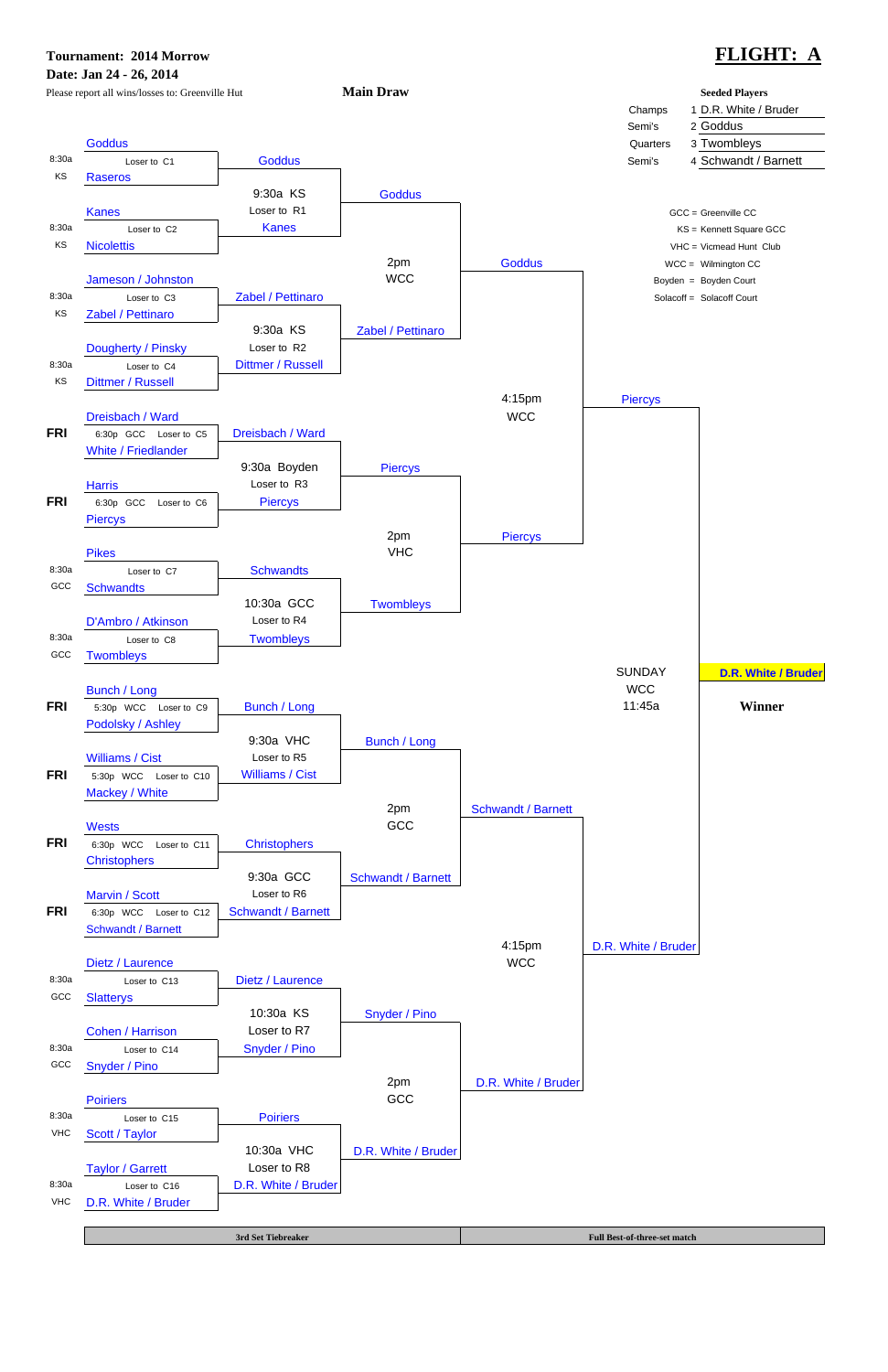### **Tournament: 2014 Morrow FLIGHT: A**

**Date: Jan 24 - 26, 2014**

Please report all wins/losses to: Greenville Hut GCC = Greenville CC = Greenville CC





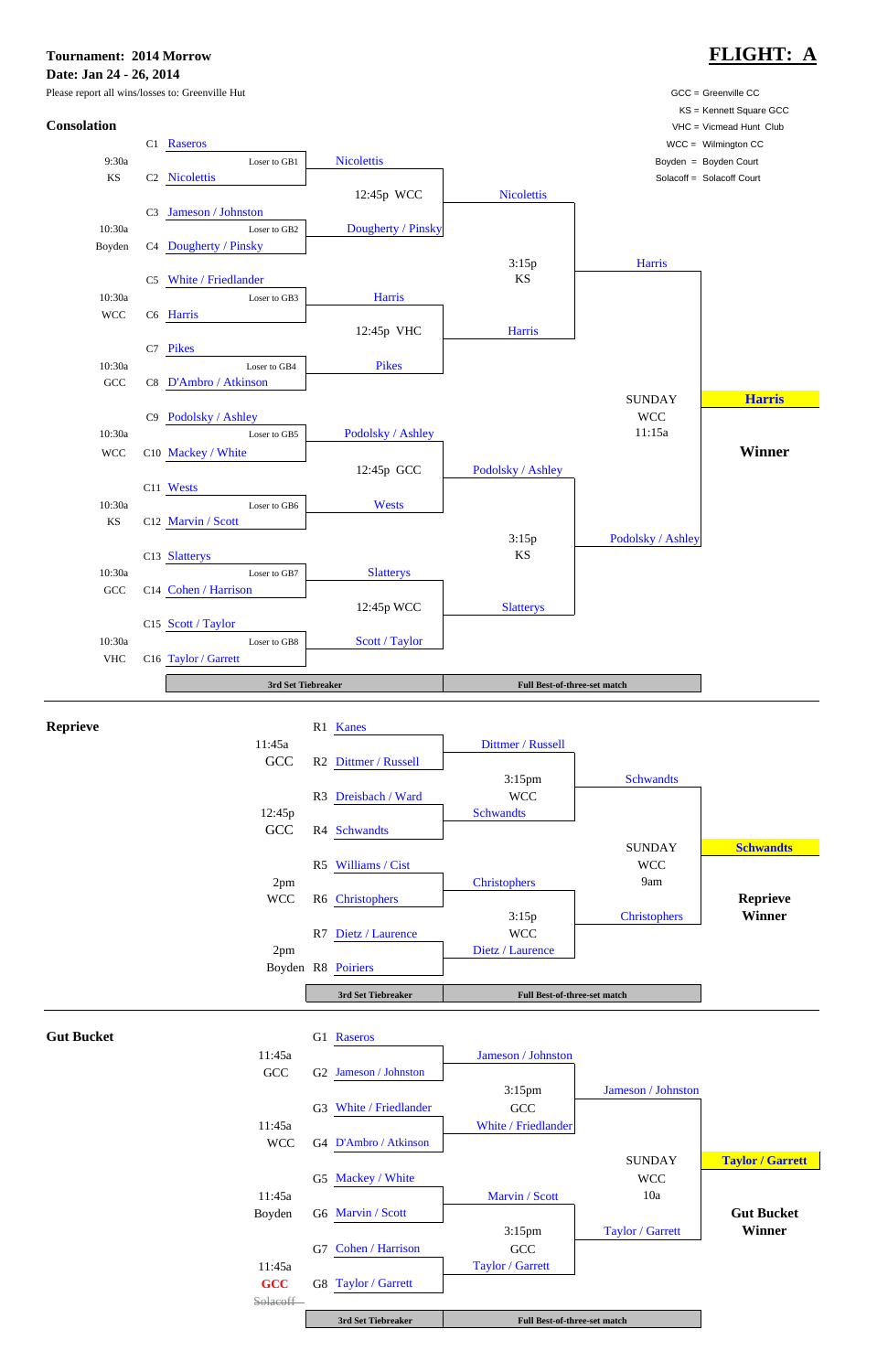**Tournament: 2014 Morrow Flight: B Date: Jan 24 - 26, 2014**

Please report all wins/losses to: Greenville Hut **Seeded Players**

### **Updated Jan 24, 2013, 9am**

|                                    | Seeded Flayers         |
|------------------------------------|------------------------|
| Runner Up                          | 1 Carpenter / Poutasse |
| Semi's                             | 2 Barnett / Marvin     |
| Reprieve semis                     | 3 Maggitti / Dittmer   |
| Gut Bucket Quarters 4 Rogatz / Ivy |                        |

### **Main Draw**



Boyden Carpenter / Pouasse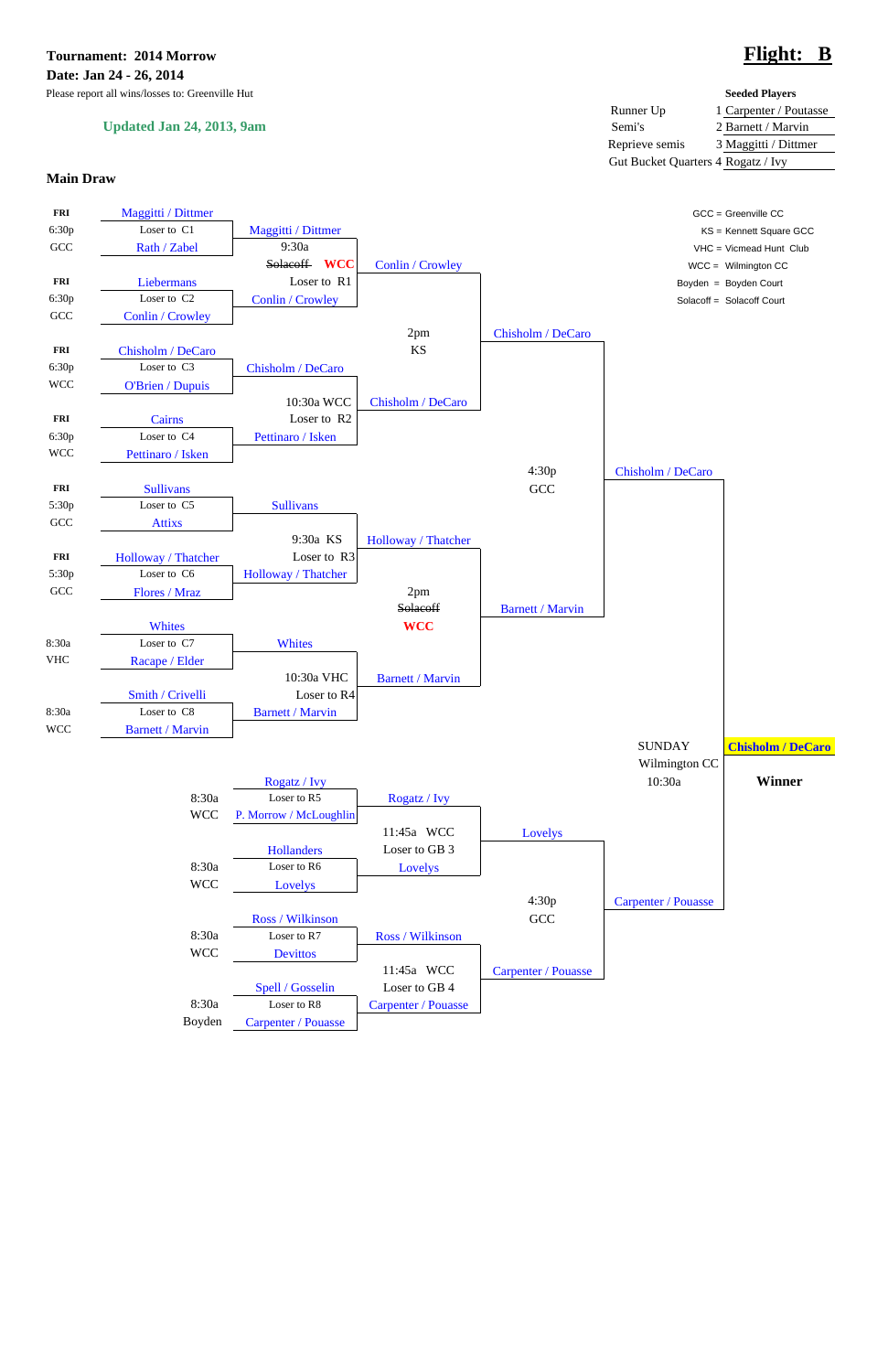**Tournament: 2014 Morrow Flight: B Date: Jan 24 - 26, 2014**

Please report all wins/losses to: Greenville Hut GCC = Greenville CC Greenville CC



### **Reprieve**



### **Gut Bucket**

G1 Liebermans